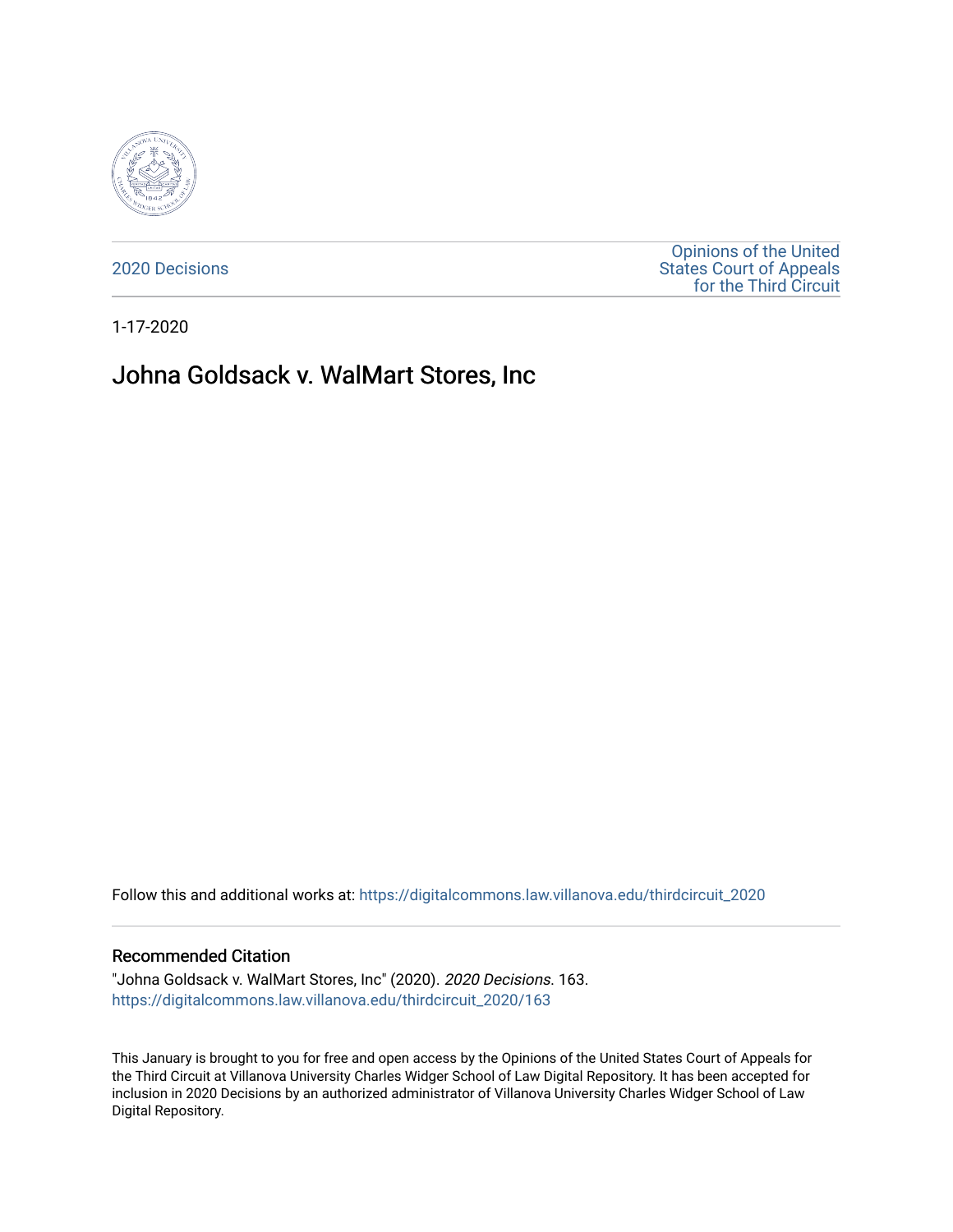## NOT PRECEDENTIAL UNITED STATES COURT OF APPEALS FOR THE THIRD CIRCUIT

No. 18-3229 \_\_\_\_\_\_\_\_\_\_\_\_\_

\_\_\_\_\_\_\_\_\_\_\_\_\_

### JOHNA GOLDSACK, Appellant

v.

WALMART STORES, INC., AKA Walmart Supercenter; JOHN DOES 1-10 Fictitious names representing unknown individuals; XYZ CORPS 1-10 Fictitious names representing unknown corporations, partnerships and/or Limited Liability Companies or other types of legal entities; 300-400 PARK PLAZA DRIVE, INC., a/k/a 300-400 Park Plaza Dr Inc.

\_\_\_\_\_\_\_\_\_\_\_\_\_\_\_

On Appeal from the United States District Court for the District of New Jersey (D.C. No. 2-16-cv-05354) District Judge: Hon. Susan D. Wigenton \_\_\_\_\_\_\_\_\_\_\_\_\_\_\_

Submitted Under Third Circuit L.A.R. 34.1(a) January 17, 2020

Before: JORDAN, GREENAWAY, JR., and KRAUSE, *Circuit Judges.*

(Filed January 17, 2020) \_\_\_\_\_\_\_\_\_\_\_\_\_\_\_

## OPINION \_\_\_\_\_\_\_\_\_\_\_\_\_\_\_

This disposition is not an opinion of the full Court and, pursuant to I.O.P. 5.7, does not constitute binding precedent.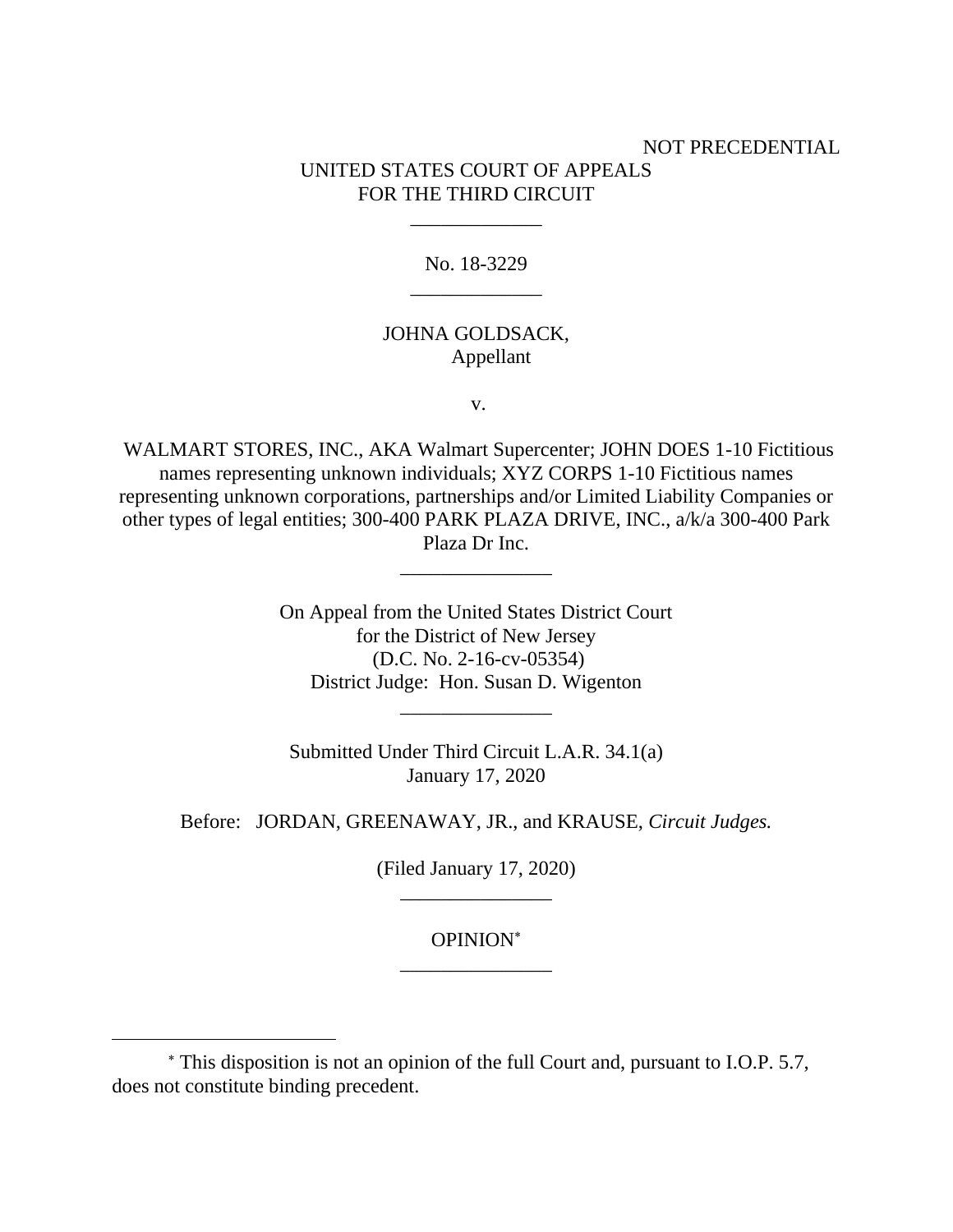#### JORDAN, *Circuit Judge*.

This appeal arises from a slip-and-fall suffered by Appellant Johna Goldsack at a store operated by Appellee Walmart Stores, Inc. ("Walmart"). On summary judgment, the District Court dismissed Goldsack's claims in their entirety, concluding that she had failed to raise a genuine dispute as to any material fact that Walmart had notice of the condition that caused her fall or that she otherwise was entitled to an inference of negligence under New Jersey's "mode-of-operation" rule. Goldsack challenges both of those holdings on appeal. We conclude that she forfeited her arguments regarding notice by failing to raise them before the District Court. We also agree with the District Court that the record in this case cannot sustain the application of New Jersey's mode-ofoperation rule to her claims. Accordingly, we will affirm.

### **I. BACKGROUND**

On July 3, 2015, Goldsack went to a Walmart in Secaucus, New Jersey. Upon entering the store, Goldsack walked along an aisle at the front of the store to the customer service desk to return an item. As she walked, she passed rows of checkout registers on one side, and passed an in-store McDonald's, an ice machine, and a bathroom on the other. Goldsack did not notice any liquid on the floor while walking to the customer service desk and made it there without incident.

It took Goldsack "about [a] minute" to reach the service desk. (App. at 93.) Because the desk was "short-handed," a Walmart employee asked Goldsack to retrieve a replacement for the item she intended to return, which Goldsack did. (App. at 100-01.) The item was located "to the right" when she "walk[ed] out of customer service," and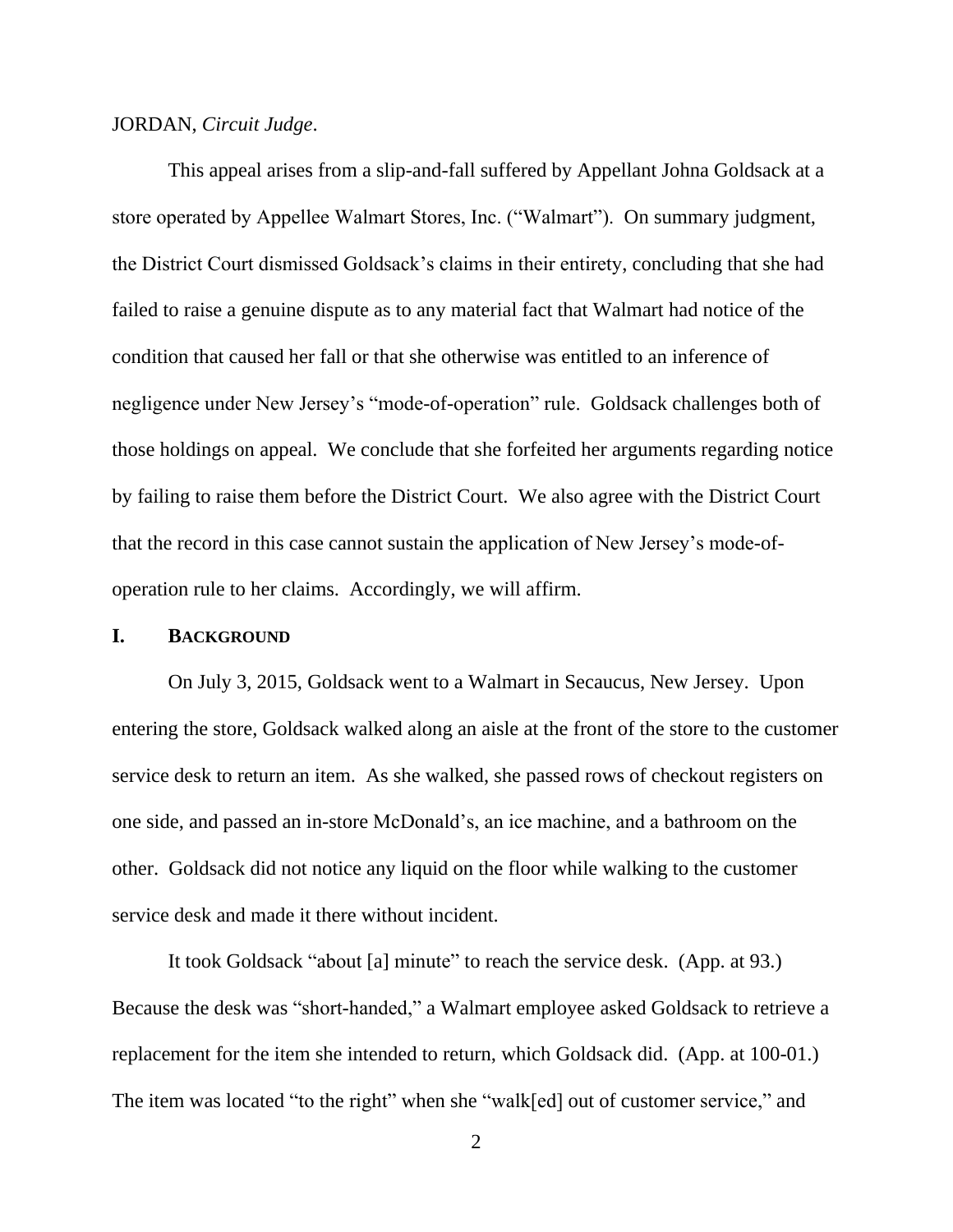other than going to that area, she "didn't have to walk anywhere else." (*Id*.) After completing her return, Goldsack began walking back in the same direction from which she had first approached the service desk. This time, however, she slipped and fell on what appeared to be a puddle of water. The exact location of the accident is somewhat unclear.Goldsack herself indicated that she slipped in front of cash register number 7, between the register and the in-store McDonald's. However, there was deposition testimony from other witnesses suggesting she may have fallen closer to the ice machine, which was located in front of cash registers number 9 and number  $10<sup>1</sup>$ 

Much of the argument on appeal focuses on the ice machine and its potential role in the accident. The ice machine is simply a freezer stocked with bags of ice. It is "selfservice," in that customers purchase ice by removing the 10-pound bags of ice on their own and bringing the bags to any check-out register. The ice machine is stocked by Walmart employees who manually bring the bags from a freezer in the back of the store. A Walmart employee testified that "sometimes water drips from" the bags when Walmart employees stock the ice machine because "[the ice is] melting while they're putting it in[.]" (App. at 108.) Goldsack cites no evidence that the ice bags dripped during the process in which customers removed and purchased ice from the freezer.

<sup>&</sup>lt;sup>1</sup> Based on photographs of the aisle in the record, it is clear that there is an appreciable distance between the ice machine and register number 7.However, the exact distance between the ice machine and either register number 7 or the puddle that Goldsack slipped on is not in the record.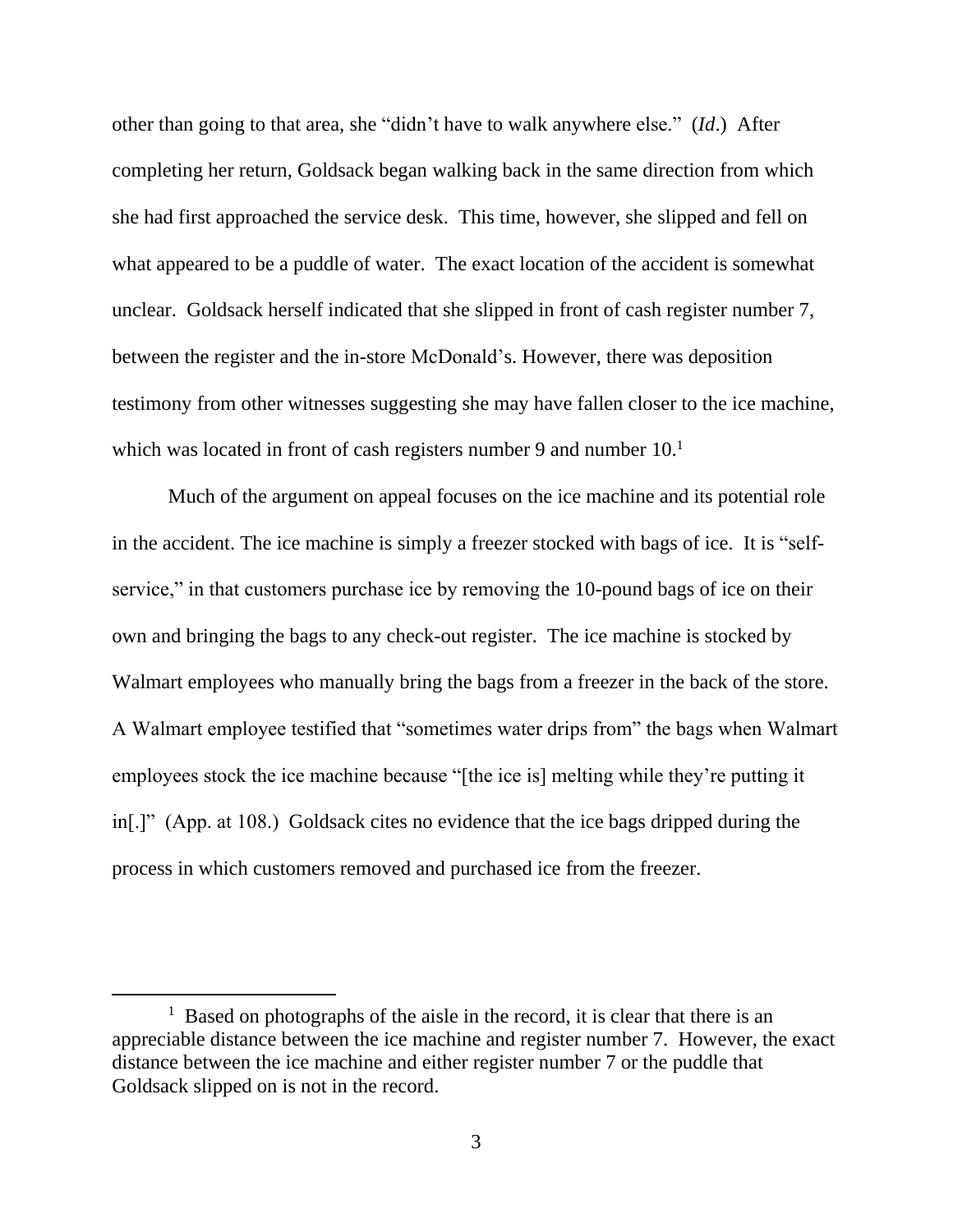Goldsack filed suit against Walmart in New Jersey state court alleging her July 2015 fall was caused by Walmart's negligence and that she suffered personal injuries as a result. Walmart timely removed the case to the District Court pursuant to 28 U.S.C. §§ 1441 and 1446.<sup>2</sup>

Walmart eventually moved for summary judgment on all of Goldsack's claims. It argued that, as a matter of law, Goldsack could not raise a triable issue of fact regarding her allegations of negligence for two reasons: (i) she lacked any evidence that Walmart had actual or constructive knowledge of the puddle that caused her fall, and thus could not establish a breach of duty under New Jersey law; and (ii) New Jersey's "mode-ofoperation" rule was inapplicable to her claims. The mode-of-operation rule applies in the "self-service setting, in which customers independently handle merchandise without the assistance of employees or may come into direct contact with product displays, shelving, packaging, and other aspects of the facility that may present a risk." *Prioleau v. Kentucky Fried Chicken, Inc.*, 122 A.3d 328, 338 (N.J. 2015). The rule "gives rise to a rebuttable inference that the defendant is negligent, and obviates the need for the plaintiff to prove actual or constructive notice." *Id.* at 335. The theory underlying the rule is that it would be inequitable to require a plaintiff to prove notice "in circumstances in which, as a matter of probability, a dangerous condition is likely to occur as the result of the

<sup>2</sup> Goldsack also initially named 300-400 Park Plaza Drive, Inc. ("Park Plaza"), a New Jersey corporation, as a defendant. In its Petition for Removal, Walmart argued that Park Plaza was fraudulently joined as a defendant and its presence should not destroy the District Court's diversity jurisdiction over the dispute. It does not appear that Goldsack ever contested Walmart's assertion that Park Plaza was improperly joined, and the parties stipulated to Park Plaza's dismissal with prejudice.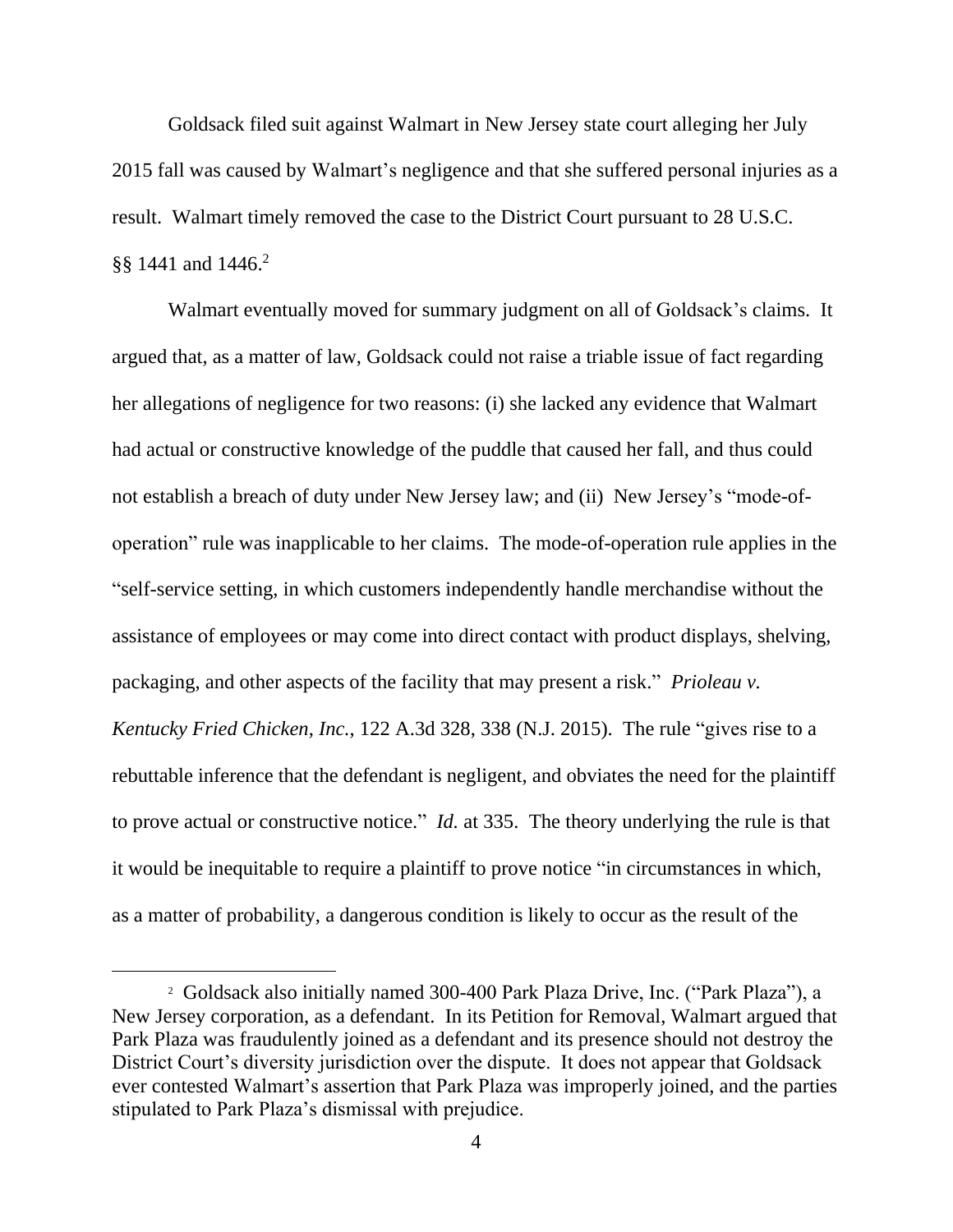nature of the business, the property's condition, or a demonstrable pattern of conduct or incidents." *Nisivoccia v. Glass Gardens, Inc.*, 818 A.2d 314, 316 (N.J. 2003).

Goldsack opposed Walmart's motion, but made no argument that Walmart had actual or constructive notice of the puddle that she slipped on. Instead, she was explicit that her opposition was predicated entirely on the application of the mode-of-operation rule. (*See* App. at 235 ("The question of material fact is not about Defendant's actual or constructive knowledge of the hazard. The material fact question is: where did the water puddle originate? If the answer is Defendant's self-service sale of bagged ice, the mode of operation principle applies.")). Goldsack also was specific that the aspects of Walmart's self-service ice sales that "created the slip hazard" and triggered the mode-ofoperation rule were "Defendant's freezer restocking process or the customer self-service access to the freezer's bagged ice contents[.]" (App. at 236.)

After receiving full briefing from the parties, including a surreply from Goldsack, the District Court rendered its decision on Walmart's summary judgment motion. It concluded that Goldsack had failed to raise a genuine dispute as to any material fact regarding the first element of her negligence claims: breach of duty. Specifically, the Court said that it was "undisputed that Walmart did not have actual notice of the puddle[,]" (App. at 7) and that given "the lack of evidence that the water was on the floor for a prolonged period of time, a reasonable jury could not find that Walmart had constructive notice of the water on its floor." (App. at 8.) The Court concluded further that Goldsack could not invoke the mode-of-operation rule to obviate her need to raise a genuine dispute of material fact regarding Walmart's actual or constructive notice of the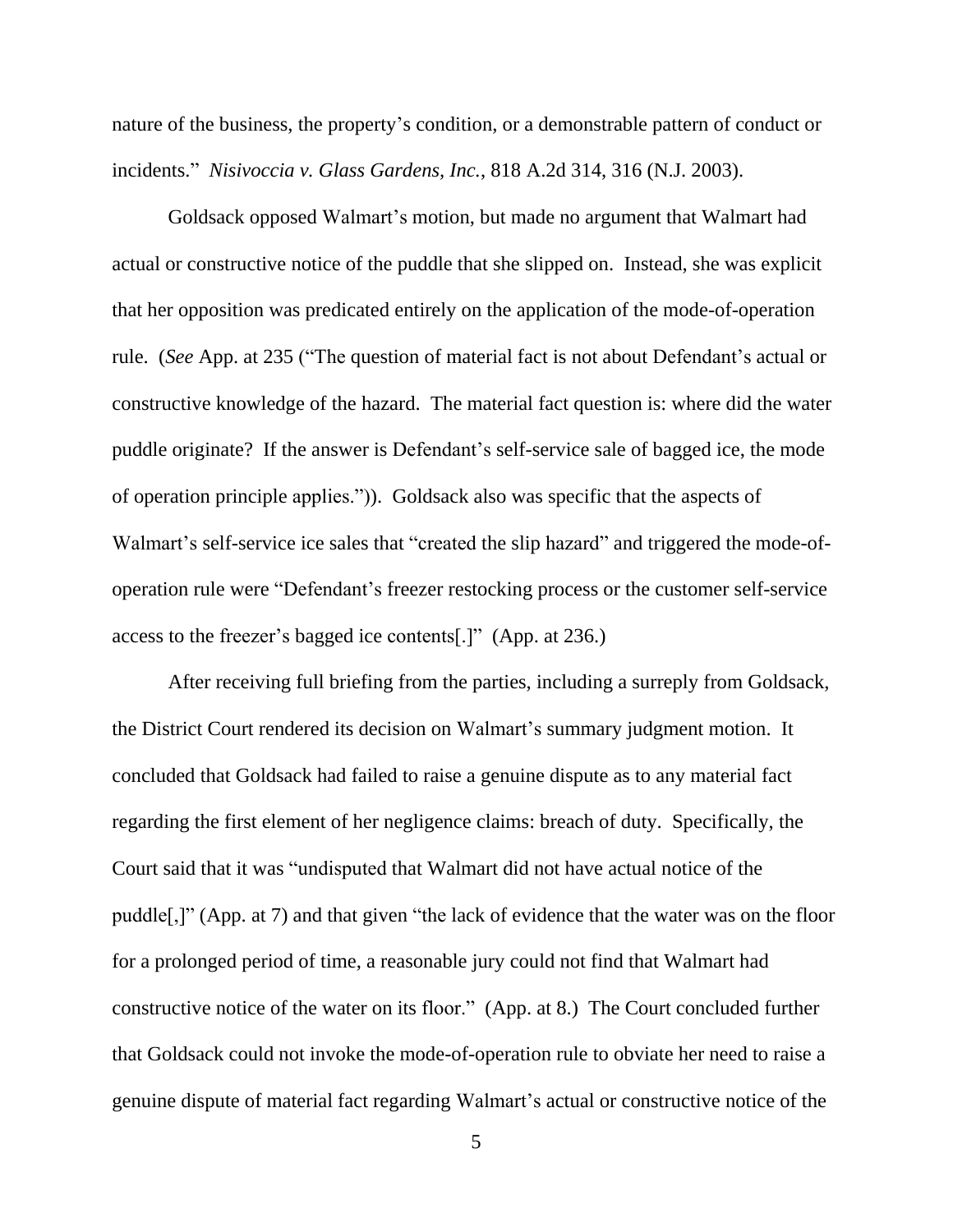puddle because she could not "demonstrate a nexus between Walmart's self-service freezer and her injuries." (App. at 9.) Accordingly, the District Court granted Walmart's motion.

This timely appeal followed.

### **II. DISCUSSION**<sup>3</sup>

Goldsack raises two arguments. First, she says that the District Court erred in finding no genuine dispute of material fact regarding Walmart's lack of actual or constructive notice of the puddle, given evidence in the record that a Walmart employee purportedly was aware of the puddle before the accident. Second, Goldsack asserts that she presented evidence sufficient to at least raise a genuine dispute as to whether the mode-of-operation rule applies to her claims. Both arguments lack merit.

Goldsack forfeited her first contention—that the District Court erred in its determinations with respect to actual and constructive notice—by not making any argument on those issues, or citing any evidence relevant thereto, before the District Court. "To preserve a matter for appellate review, a party must unequivocally put its position before the trial court at a point and in a manner that permits the court to consider its merits. It is well established that arguments not raised before the District Court are waived on appeal." *Garza v. Citigroup Inc.*, 881 F.3d 277, 284 (3d Cir. 2018) (internal

<sup>&</sup>lt;sup>3</sup> The District Court had jurisdiction pursuant to 28 U.S.C  $\S$  1332. We have jurisdiction pursuant to 28 U.S.C. § 1291. "It is well established that we employ a plenary standard in reviewing orders entered on motions for summary judgment, applying the same standard as the district court." *Blunt v. Lower Merion Sch. Dist.*, 767 F.3d 247, 265 (3d Cir. 2014).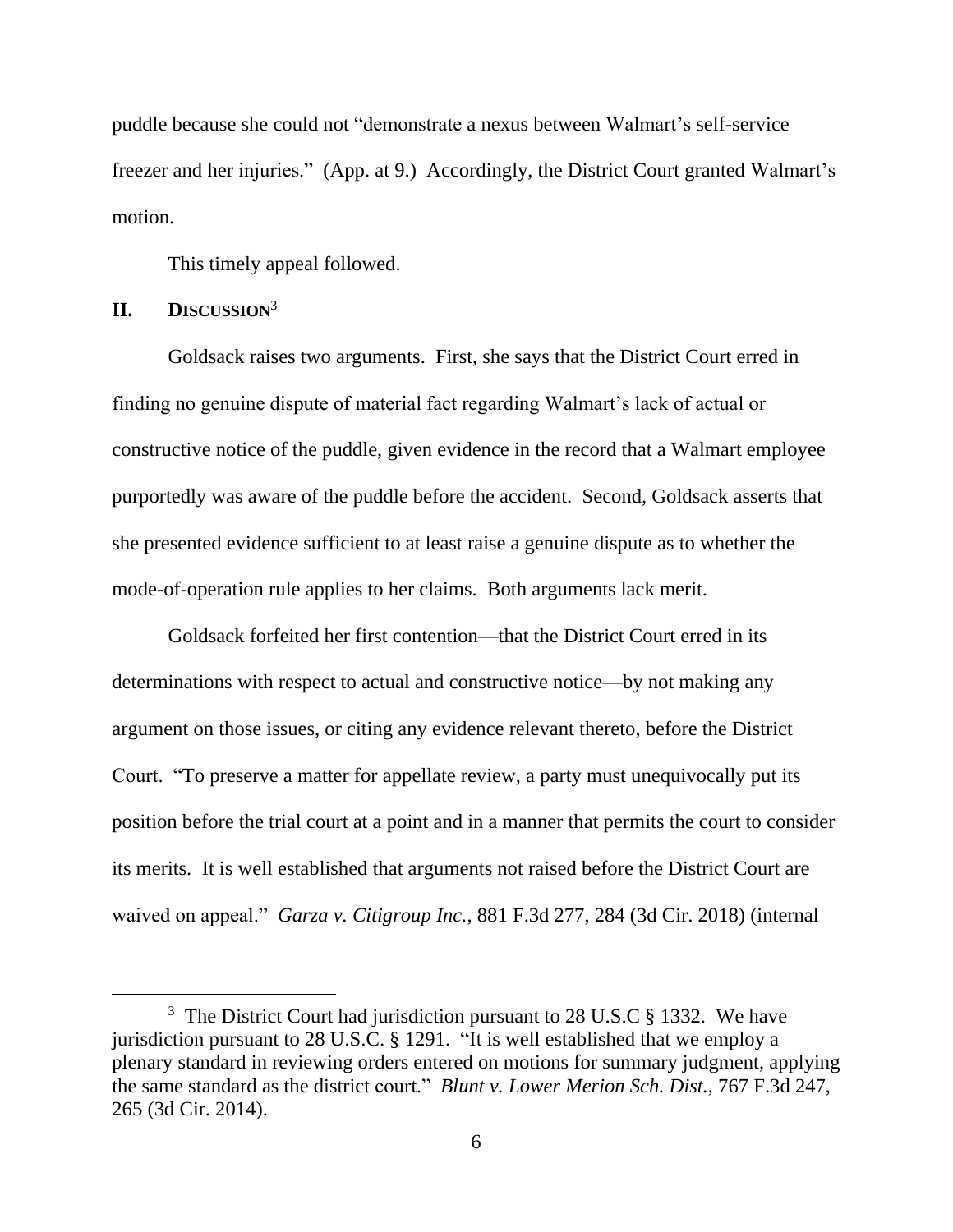quotation marks and citations omitted). "[O]ur precedents reveal at least two characteristics that identical arguments always have. First, they depend on the same legal rule or standard. Second, the arguments depend on the same facts." *Spireas v. Comm'r of Internal Revenue*, 886 F.3d 315, 321 (3d Cir. 2018) (alteration in original and citation omitted); *see also Liberles v. Cook County*, 709 F.2d 1122, 1126 (7th Cir. 1983) ("It is a well-settled rule that a party opposing a summary judgment motion must inform the trial judge of the reasons, legal or factual, why summary judgment should not be entered. If it does not do so, and loses the motion, it cannot raise such reasons on appeal."). Walmart squarely raised the issue of its lack of notice of the puddle in its summary judgment motion. Rather than address the issue on the merits, Goldsack took the position that notice was irrelevant because the mode-of-operation rule applied to her claims. Having failed to utilize the full and fair opportunity she had before the District Court to challenge Walmart's arguments on the notice issue, she cannot now do so for the first time on appeal.<sup>4</sup>

Goldsack's second argument – that the mode-of-operation rule applies to her claims – also fails. For the mode-of-operation rule to apply, there must be a "nexus

 $\overline{a}$ 

<sup>4</sup> Goldsack also criticizes the District Court for not "mention[ing]" or "consider[ing]" evidence in the record that she urges demonstrates Walmart's actual or constructive knowledge of the puddle. (Opening Br. at 18.) But Goldsack's misguided criticism ignores that she failed to cite, as was her obligation to do, any such evidence in her summary judgment briefing. District Courts are not required to search through the record for evidence to support a party's assertion of the existence of a genuine dispute of material fact. *See Am. Family Life Assur. Co. of Columbus v. Biles*, 714 F.3d 887, 896 (5th Cir. 2013) ("Rule 56 does not impose upon the district court a duty to sift through the record in search of evidence to support a party's opposition to summary judgment.").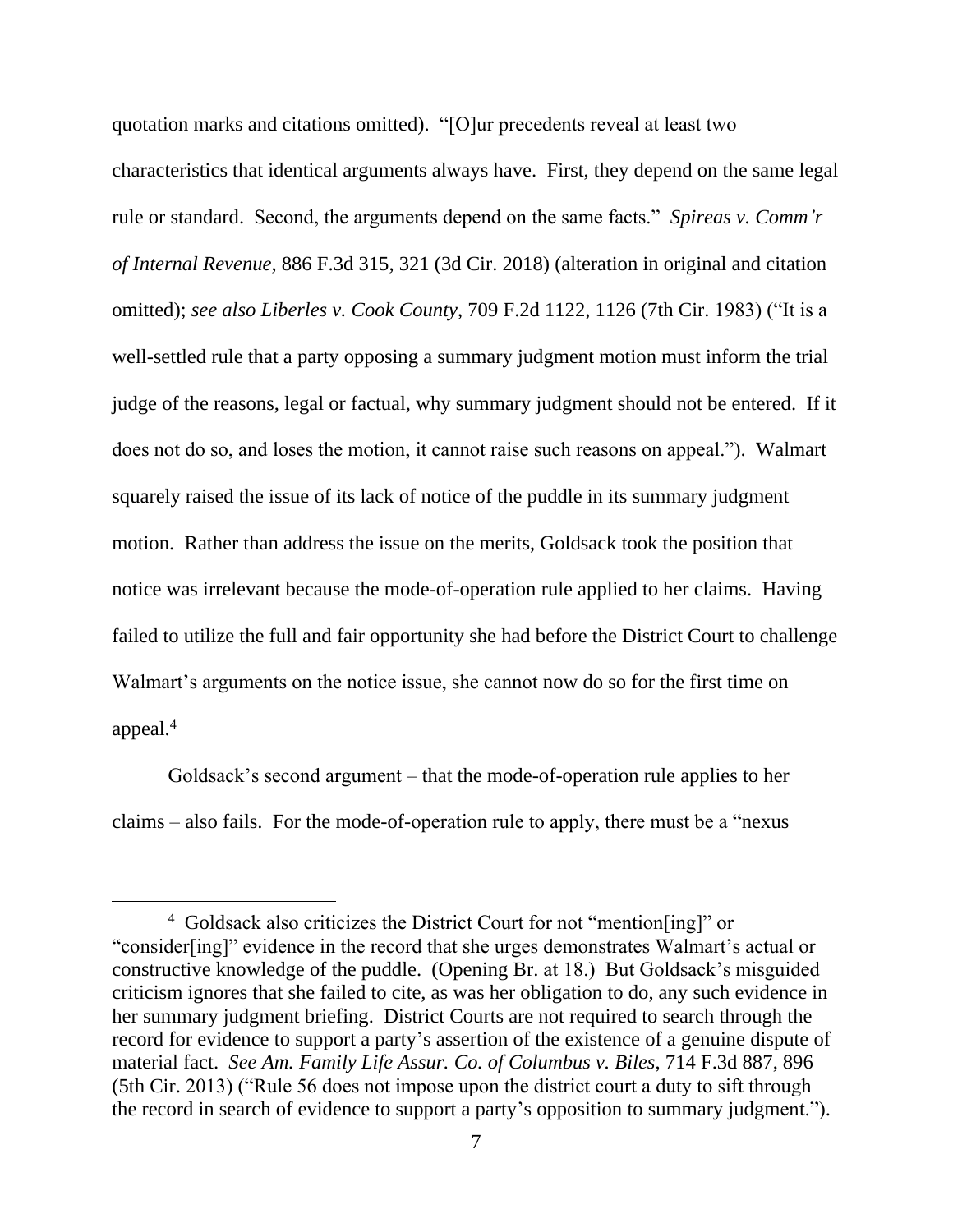between the self-service aspect of defendant's business and the plaintiff's injury." *Prioleau*, 122 A.3d at 337. Although Goldsack cites ample evidence that Walmart's ice machine was "self-service" and that bags of ice could drip when Walmart employees were stocking the machine, the record is conspicuously devoid of any evidence that anyone – Walmart employee or customer – put ice into or took ice out of the ice machine on the date of Goldsack's accident (or any other time in reasonable proximity thereto). Since the only evidence of dripping water from the ice is that it occurred during the restocking process, it is of particular note that there is no evidence that the machine was stocked in the time that elapsed between Goldsack's trip to the customer service counter and her walk back along the same route (or any other time in reasonable proximity thereto). Goldsack herself was certainly in a position to see the restocking, had it occurred, and she says nothing about that.

So, even assuming a relatively modest distance between the location of the ice machine and the location of the puddle on which she slipped, there is no proof of nexus between the puddle of water, the potential sources of which are myriad, and the machine. In other words, there is no evidence from which a reasonable juror could do more than speculate, particularly with the McDonald's inside the store and just a few feet away, that the source of the puddle was melting ice from the ice machine. Absent such a nexus between the ice machine, *i.e.,* the "self-service" aspect of Walmart's business, and Goldsack's accident, the mode-of-operation rule is inapplicable. *See id.* at 339 (holding that mode-of-operation rule was not implicated where source of hazard that resulted in accident was not from self-service part of the business).